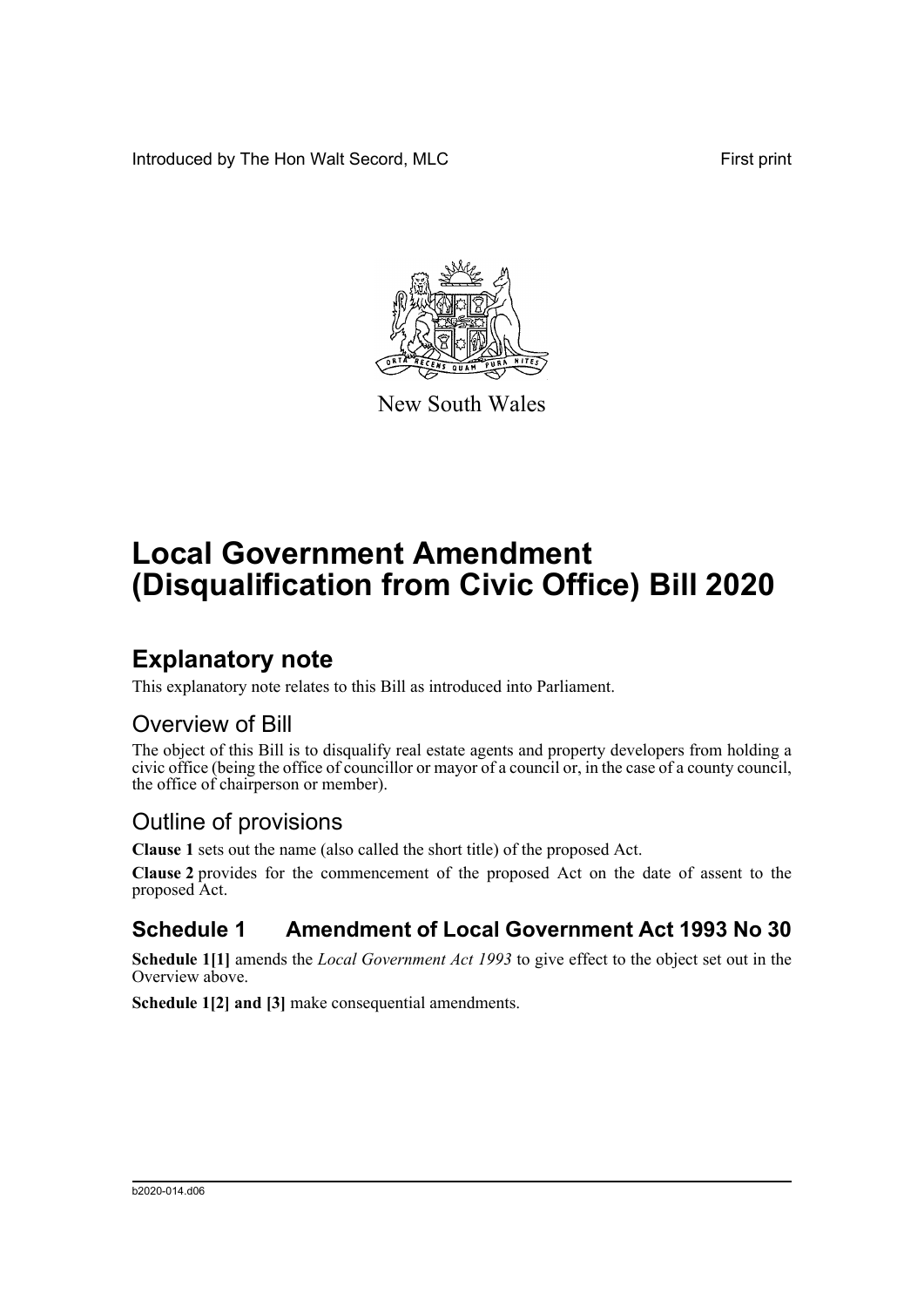Introduced by The Hon Walt Secord, MLC First print



New South Wales

# **Local Government Amendment (Disqualification from Civic Office) Bill 2020**

### **Contents**

| <b>Schedule 1</b> | Amendment of Local Government Act 1993 No 30 |      |
|-------------------|----------------------------------------------|------|
|                   | 2 Commencement                               |      |
|                   | Name of Act                                  |      |
|                   |                                              | Page |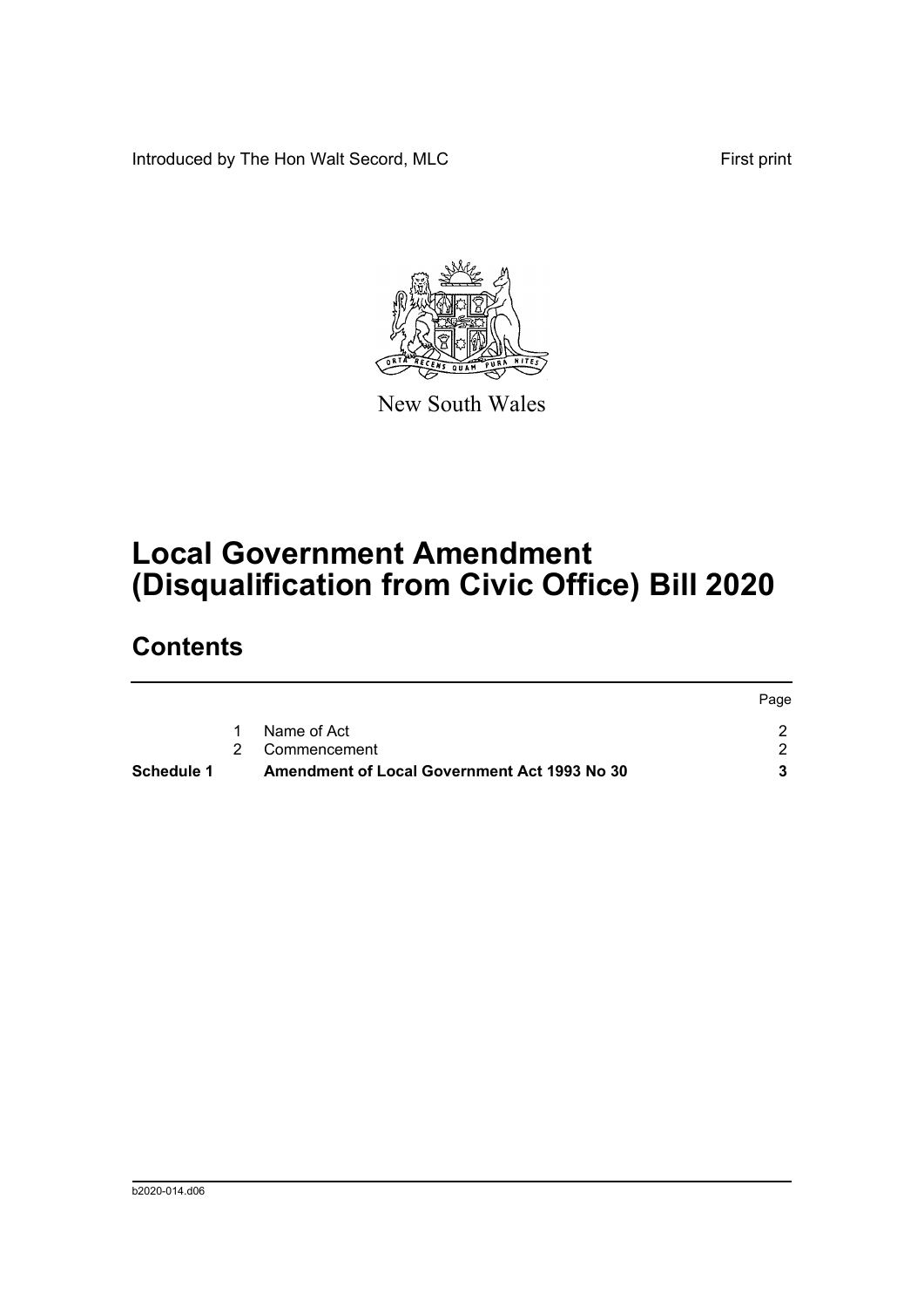

New South Wales

# **Local Government Amendment (Disqualification from Civic Office) Bill 2020**

No , 2020

#### **A Bill for**

An Act to amend the *Local Government Act 1993* to disqualify real estate agents and property developers from holding civic office.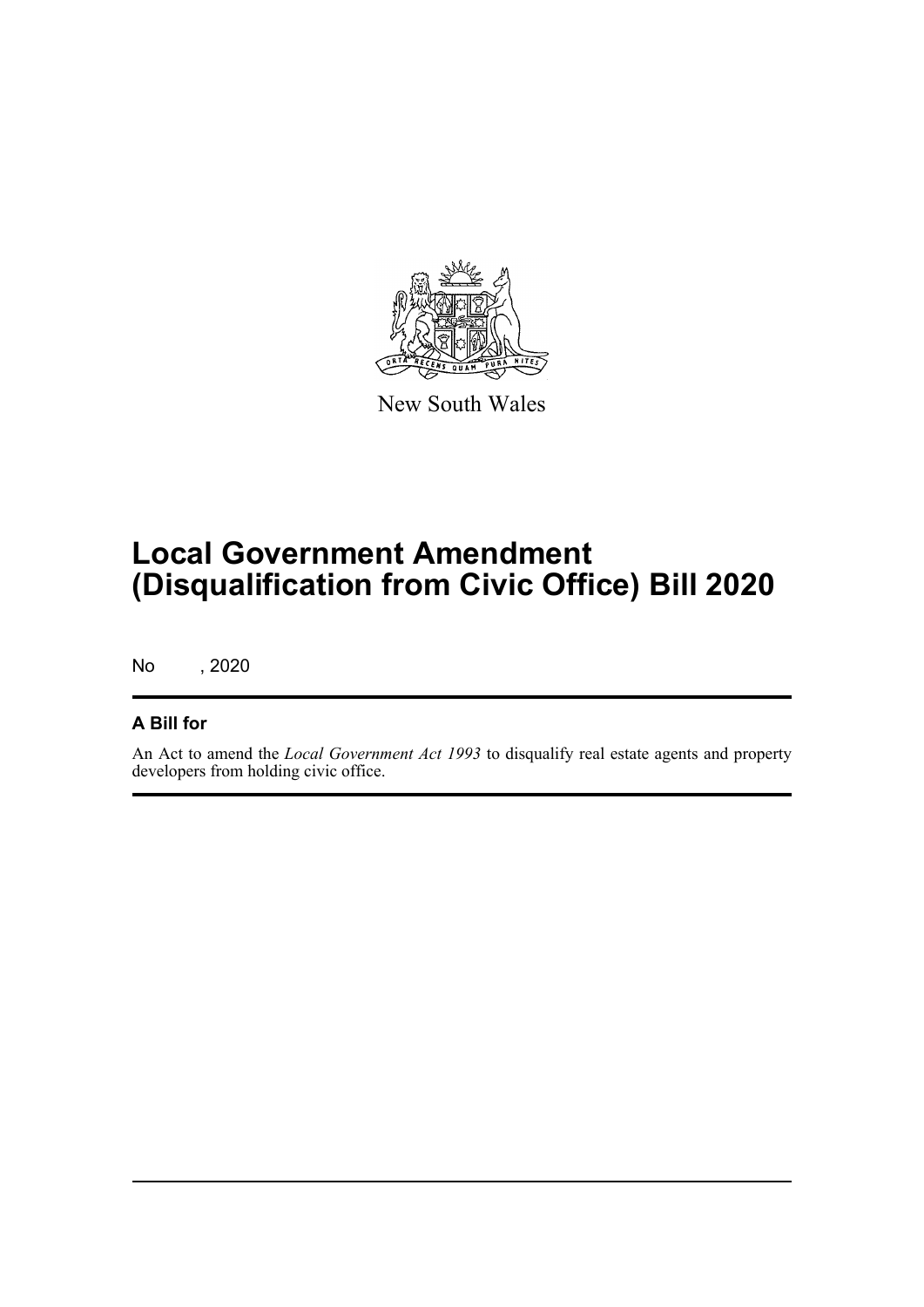Local Government Amendment (Disqualification from Civic Office) Bill 2020 [NSW]

<span id="page-3-1"></span><span id="page-3-0"></span>

| The Legislature of New South Wales enacts—                                                   |                     |
|----------------------------------------------------------------------------------------------|---------------------|
| Name of Act                                                                                  | 2                   |
| This Act is the Local Government Amendment (Disqualification from Civic Office)<br>Act 2020. | 3<br>$\overline{4}$ |
| <b>Commencement</b>                                                                          | 5                   |
| This Act commences on the date of assent to this Act.                                        | 6                   |
|                                                                                              |                     |